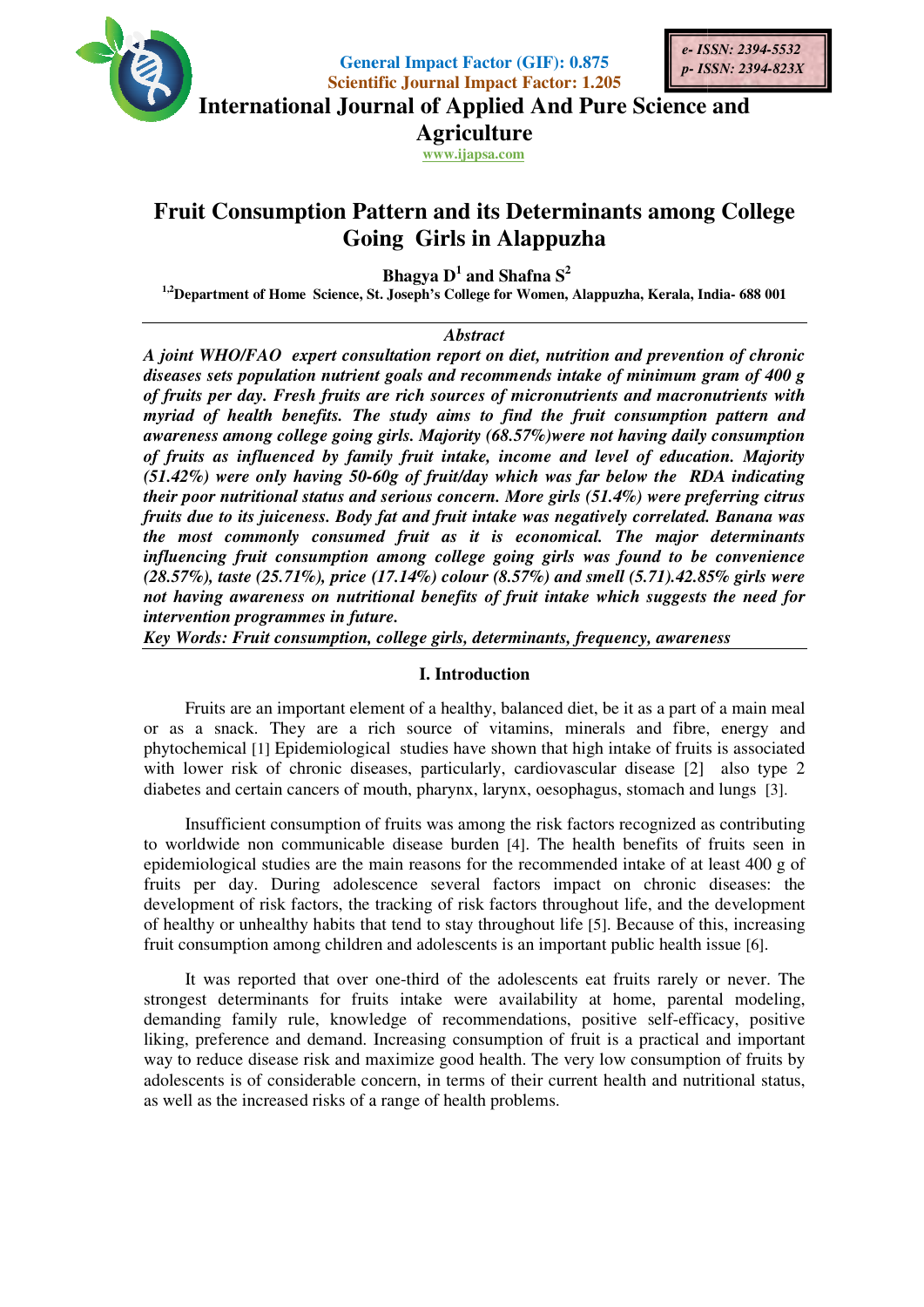In spite of the importance of an adequate intake of fruits during adolescence, large population groups, including children and adolescents in most Asian countries [1] eat far less than the recommended amount of fruits. It is important to promote a high intake of fruits in childhood as dietary habits acquired in early life may have a great impact on long-term health status [6]. Only few studies have examined fruit intake and its correlates among college going girls in Alappuzha. In addition to that promotion of fruits based recipe and intervention programmes has been proved to be successful for promoting rating fruits for keeping healthy [8].Hence the present study was conducted on "Fruit consumption pattern and its determinants among college going girls in Alappuzha".

### **II. Materials and Methods**

A total of 250 college girls of age group 17-20 years were selected by random sampling from colleges of Alappuzha. Approval for conducting the study was obtained from the management and verbal consent was taken from each respondent. College going girls were selected randomly from each class. Questionnaire was used to elicit information from college girls regarding personal data, anthropometric measurements, fruit consumption pattern determinants of fruit consumption among college girls. The questionnaire was pre-tested on samples before finalization and fruit frequency. Questionnaire was used to check the awareness on fruit consumption and administration.

An automatic body composition analyzer was used to measure the weight of the college girls. A stadiometer was used to measure the height of the subjects. They were allowed to stand erect on the stadiometer in such a way that the hair of the subjects should touch the head plate. The values were recorded in centimeters. Height and weight are used to indirectly assess under nutrition and over nutrition.

To measure the body composition of the subjects a standard white glass body composition analyzer was used. The body fat percentage of a human being is the total mass of fat divided by total body mass which is a measure of the fitness level. The body water percentage and Bone Mineral Density is an important measure of good health. The information on the fruit frequency pattern, fruit intake and awareness on fruit consumption of the subjects was also carried out.

After the survey the collected information was reviewed, coded, classified, tabulated and results were analyzed. Simple statistics namely mean and percentage analysis were used for the present study.

### **III. RESULTS AND DISCUSSION**

### **A. Demographic profile of college going girls**

| <b>SL NO</b> | Age(Years) | <b>Number</b> | $\mathcal{C}_{\mathcal{C}}$ |
|--------------|------------|---------------|-----------------------------|
|              | 17-18      | 107           | 42.85%                      |
|              | 19-20      | 143           | 57.14%                      |

### *Table I. Age wise distribution of college going girls*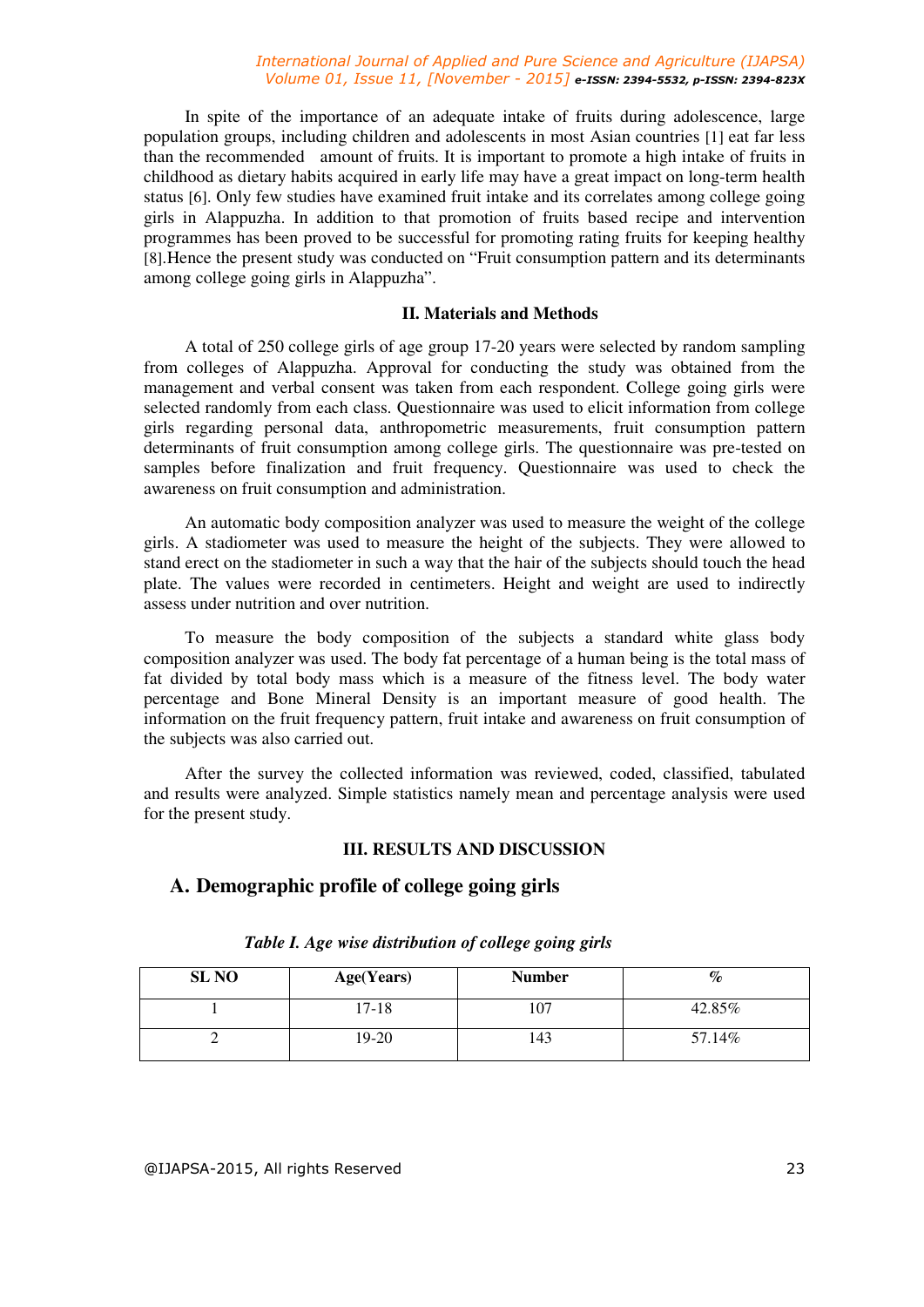Table I shows that 57.14% of them belonged to the age group 19-20 years and 42.85% of the subjects belonged to the age group 17-18 years. Fruit and vegetable intake is an important part of a healthy diet and is associated with numerous positive health outcomes. Fruit consumption is determined by an individual's age, sex, and physical activity level. As age advances fruit intake increases whereas in elderly the consumption will be decreased [10].

| Tubic II. Income wise also wallon of college going girls |        |        |        |  |  |  |  |
|----------------------------------------------------------|--------|--------|--------|--|--|--|--|
| SL NO                                                    | Income | Number | %      |  |  |  |  |
|                                                          | Low    | 74     | 31.4%  |  |  |  |  |
|                                                          | Middle | 70     | 68.57% |  |  |  |  |
|                                                          | High   |        |        |  |  |  |  |

### *Table II. Income wise distribution of college going girls*

Table II reveals that majority (68.57%) of the college going girls were of middle income group and only (31.4%) were of low income group. There were no respondents from high income group. Economic variables, such as individual income may influence the intake of fruits. High income could also indicate a better access to nutrition information compared to lower income households [11].

### *Table III. Educational level distribution of family of college going girls*

| <b>SL NO</b> | <b>Educational Level</b> | Number | %      |
|--------------|--------------------------|--------|--------|
|              |                          |        |        |
|              | <b>SSLC</b>              | 29     | 51.42% |
|              | Predegree                |        | 25.71% |
|              | Degree                   |        | 17.14% |
|              | Graduation               |        | 5.71%  |

Table III demonstrates that 51.42% of the family were having SSLC degree, 25.71% were having Pre- degree qualification and 17.14% were degree holders and only 5.71% were graduates. Every family members of the respondents were having basic education. Studies have revealed that higher income resulted in equally higher consumption of fruit at all educational levels, that is, similar among those with low, intermediate and high education [12].

## **B. Anthropometric Profile of college going girls**

### *Table IV. Mean height, weight and BMI of college going girls*

| <b>SL NO</b> | Mean Height (cm) | Mean Weight (Kg) | Mean BMI        |
|--------------|------------------|------------------|-----------------|
|              | $157.88 \pm 3.6$ | $47.65 \pm 5.3$  | $18.93 \pm 3.4$ |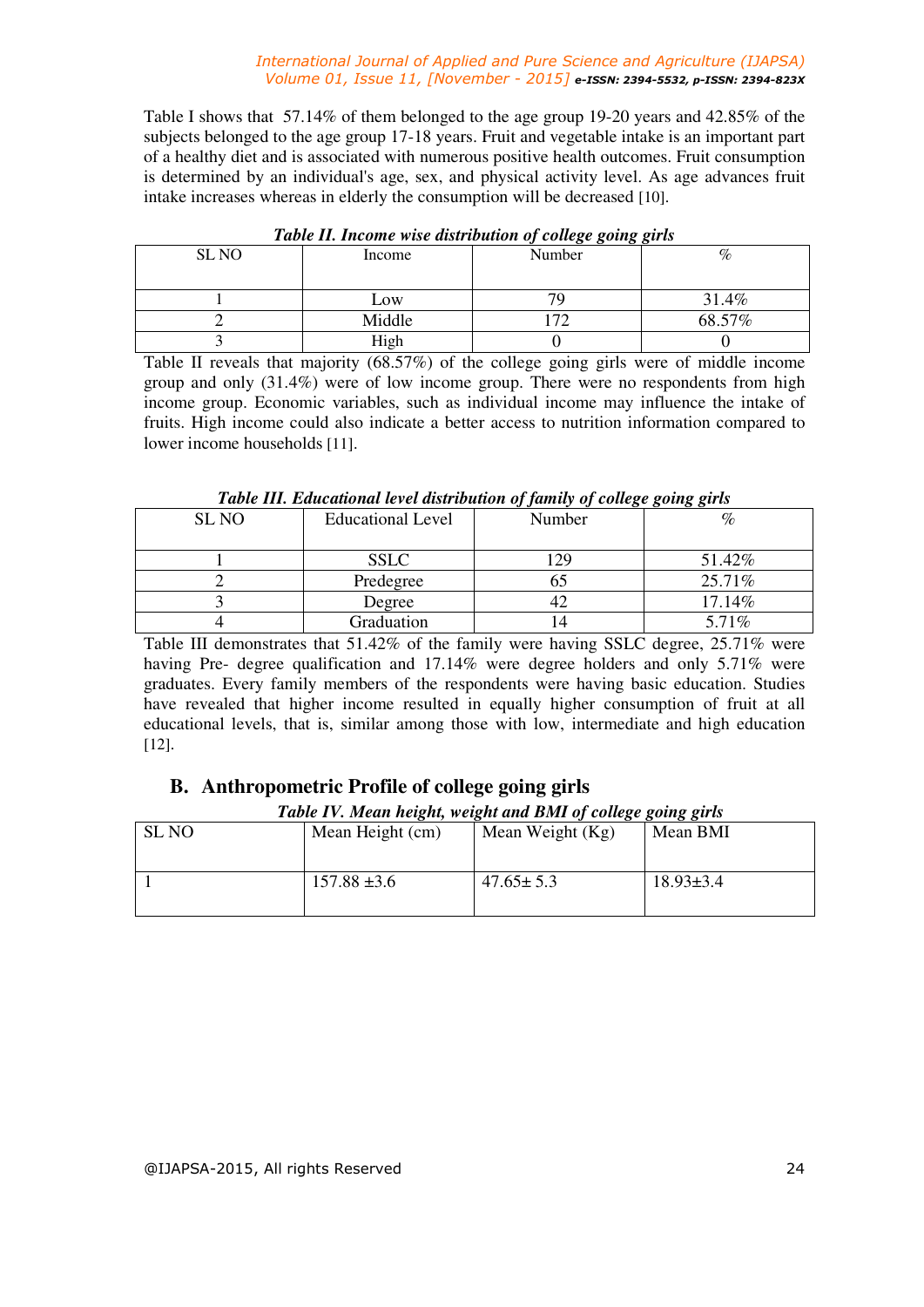Table IV reveals that mean height of the selected college going girls was 157.88 cm, mean weight was 47.65 Kg and mean BMI was 18 which indicates the poor nutritional status.



 *Figure I. Nutritional Status of college going girls*

Figure I shows that 42.85% of selected college going girls were under weight. 48.75 % of college girls were found to be healthy. Only 5.7% of the college girls were overweight and 2.85% were obese. Since most of the girls are coming from coastal area hailing from middle income may be the reason for undernourishment. The results indicates that majority of college girls are not having a balanced diet. There is a positive correlation between fruit intake and body weight [13].

## **C. Body Composition profile of college going girls**

*Table V. Mean Body Water, Body Fat and Bone Mineral Density of college going girls* 

| <b>SL</b><br>N <sub>O</sub> | Body Fat $(\%)$ |                 | Body Water $(\%)$ |              |      | Bone Mineral Density( $g/cm2$ ) |
|-----------------------------|-----------------|-----------------|-------------------|--------------|------|---------------------------------|
|                             | Mean            | Normal<br>Value | Mean              | Normal Value | Mean | Normal Value                    |
|                             | 17.13           | $8-12\%$        | 63.23             | 45-60%       | 2.42 | $1.083 \pm 0.087$               |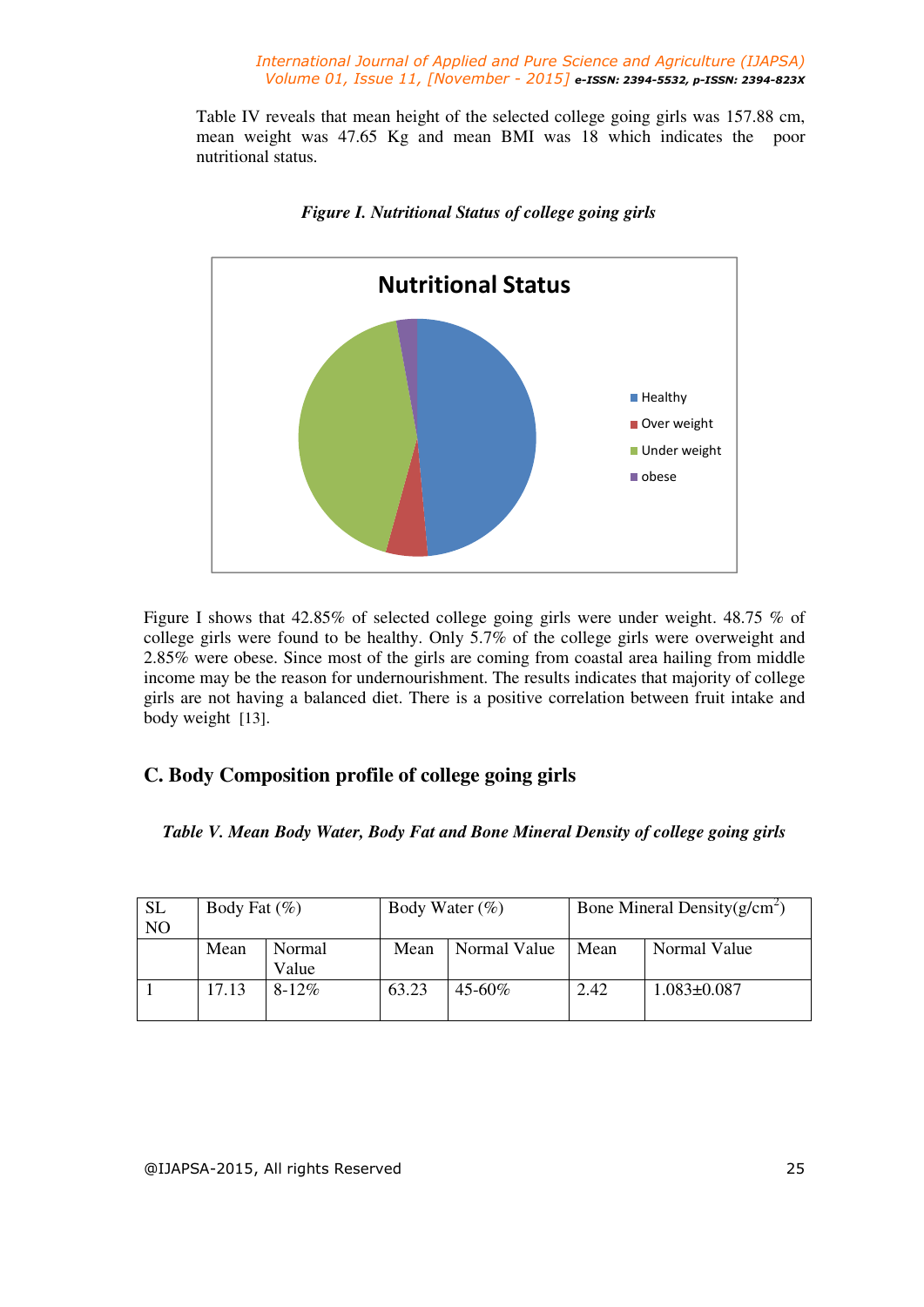Table V depicts that mean body fat was high (17.13%) among college girls, whereas Mean body water (63.23%) and bone mineral density  $(2.42g/cm^2)$  was found to be adequate. A negative correlation is found between body fat and fruit consumption in some studies (Enuah & Hyun, 2014).The body fat percentage is a measure of fitness level, since it is the only body measurement directly calculate a persons relative body composition. Adolescence, characterized by change in height, weight and body composition is also crucial period of bone mineral accrual. Approximately 40% of peak bone mass is accumulated during adolescence [14].

## **D. Fruit consumption pattern of college going girls**

## *Table VI. Fruit Intake of College Going Girls*

| <b>SLNO</b> | Fruit Intake | Number | $\%$   |
|-------------|--------------|--------|--------|
|             | Yes          | 229    | 1.4%   |
|             | 'NO          | ∸ ⊥    | $57\%$ |

Table VI shows that fruit intake was found among majority (91.4%) of college girls. Only 8.57% were not having the habit of fruit consumption. Children and adolescents are victims of unhealthy behaviors: poor nutrition, insufficient daily fruit, vegetables consumption excessive high dense food intake, inactivity, smoking [15].

|  |  |  | Table VII. Daily Fruit Consumption Pattern of College Going Girls |
|--|--|--|-------------------------------------------------------------------|
|--|--|--|-------------------------------------------------------------------|

| <b>SL NO</b> | Daily Consumption<br>Pattern | Number |                | $\%$   |                |
|--------------|------------------------------|--------|----------------|--------|----------------|
|              |                              | Yes    | N <sub>0</sub> | Yes    | N <sub>0</sub> |
|              | Daily                        |        | 24             | 31.42% | 68.57%         |

Table VII reveals that majority (68.57%) of college girls were not having daily consumption of fruits. Only 31.42% were having fruits daily.It has been observed that nearly half the study population doesn't realize the potential health benefits of consuming fruits on a daily basis, and about ¼ of the study population doesn't believe it is important to consume fresh fruits[16].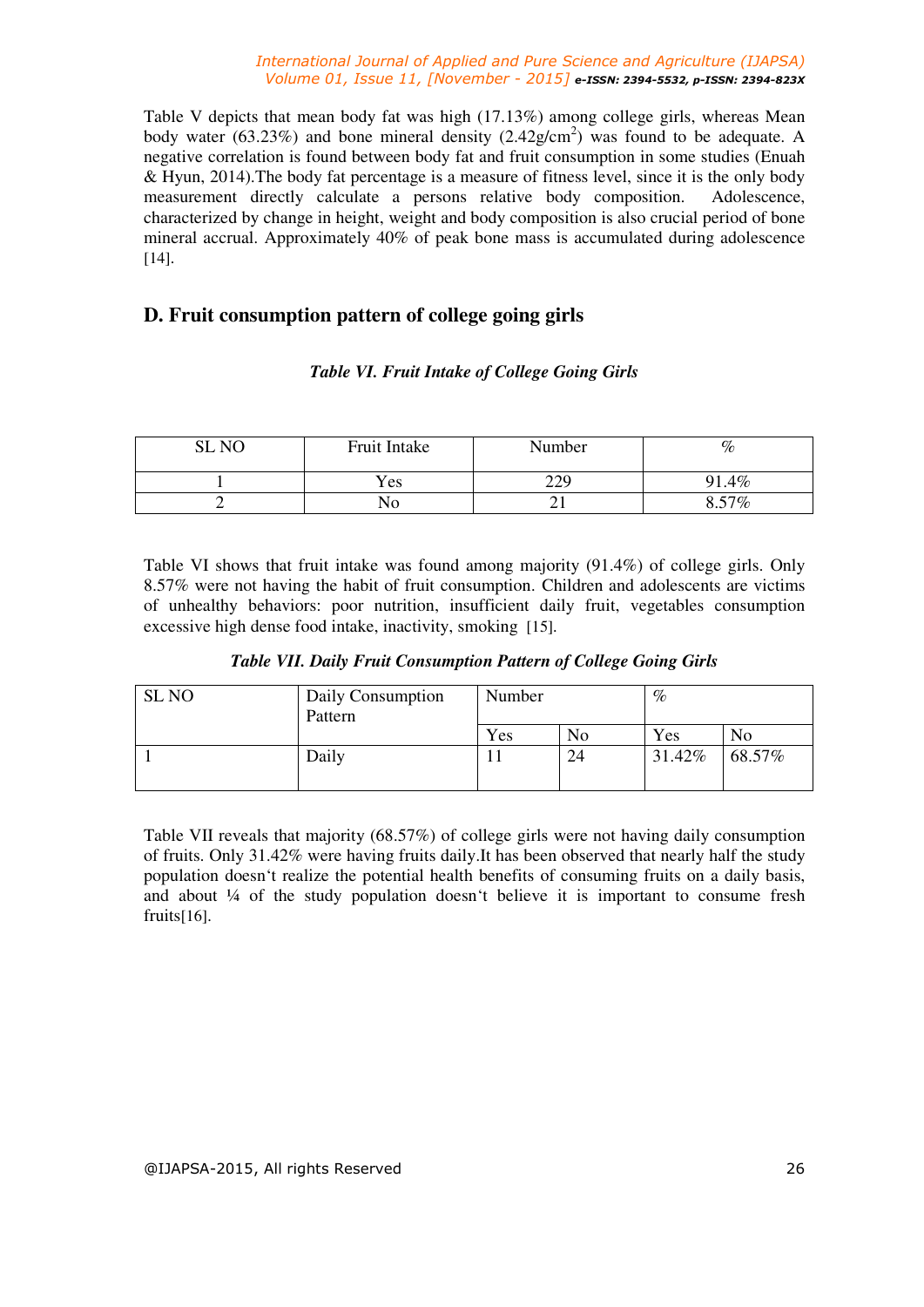

*Figure II. Mode and Location of Purchase of Fruits* 

Figure II demonstrates that majority (94.28%) were having fruit consumption on weekly basis. Only 5.71% had fruits daily. 88.57% purchased the fruits from fruit shop whereas only 8.57% had the fruits at home.



*Figure III. Meal Preferred For Fruit Consumption* 

Fig III shows that most of the college girls preferred having fruits at dinner, 31.42% for breakfast and only 17.14% preferred fruits for lunch which may be due to convenience in eating. female students were more likely to eat during lunch and dinner and they prefer eating a fruit instead of a dessert at lunch or dinner and during breakfast [17].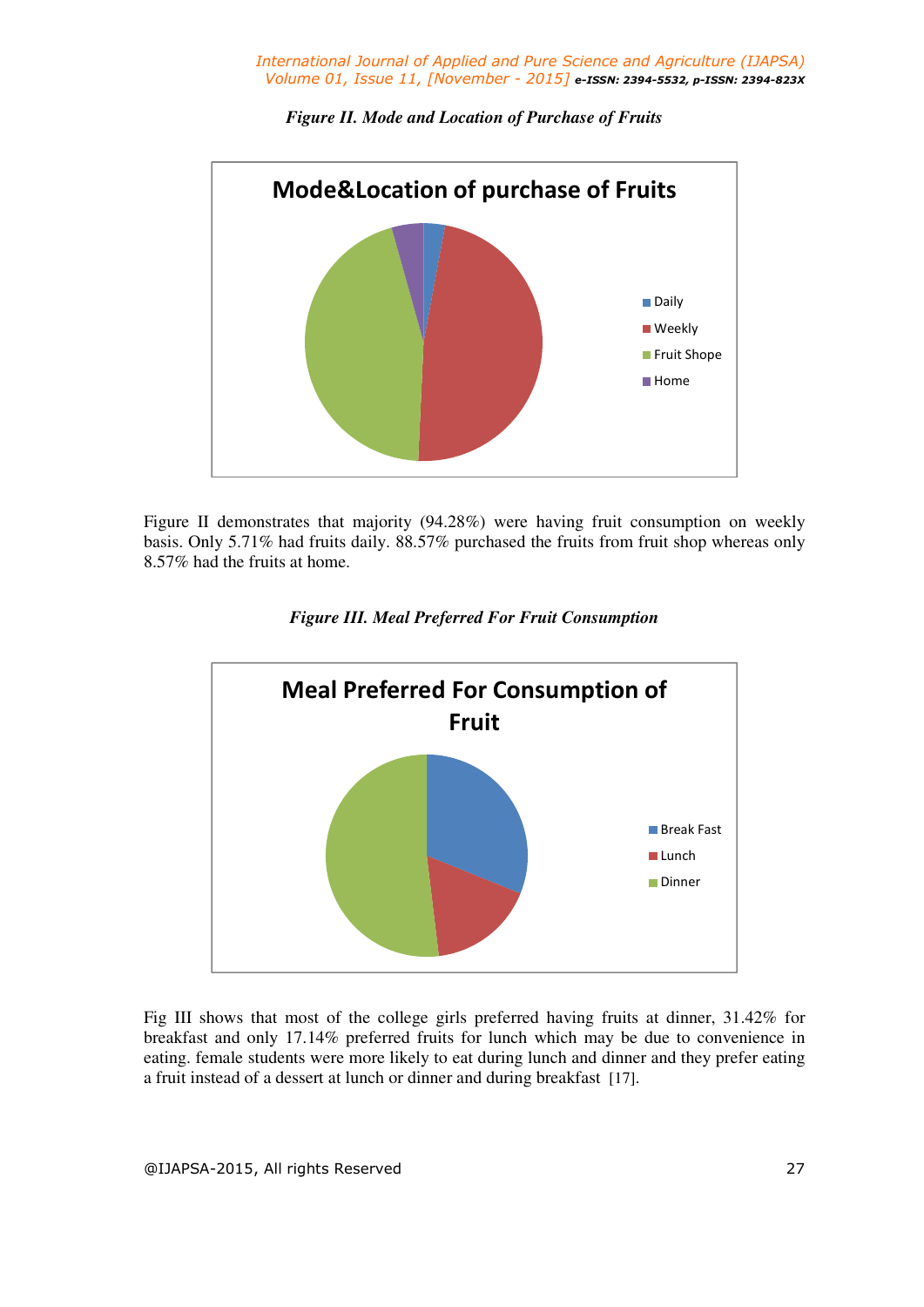*Figure IV. Type of Fruit Consumed* 



Fig IV reveals that 51.4% of college girls had citrus fruits whereas 48.57% had non- citrus fruits. The consumption of citrus and non- citrus fruits were found to be almost similar. During summer season the subjects loved to eat citrus fruits as they were considered more juicy than non- citrus fruits.



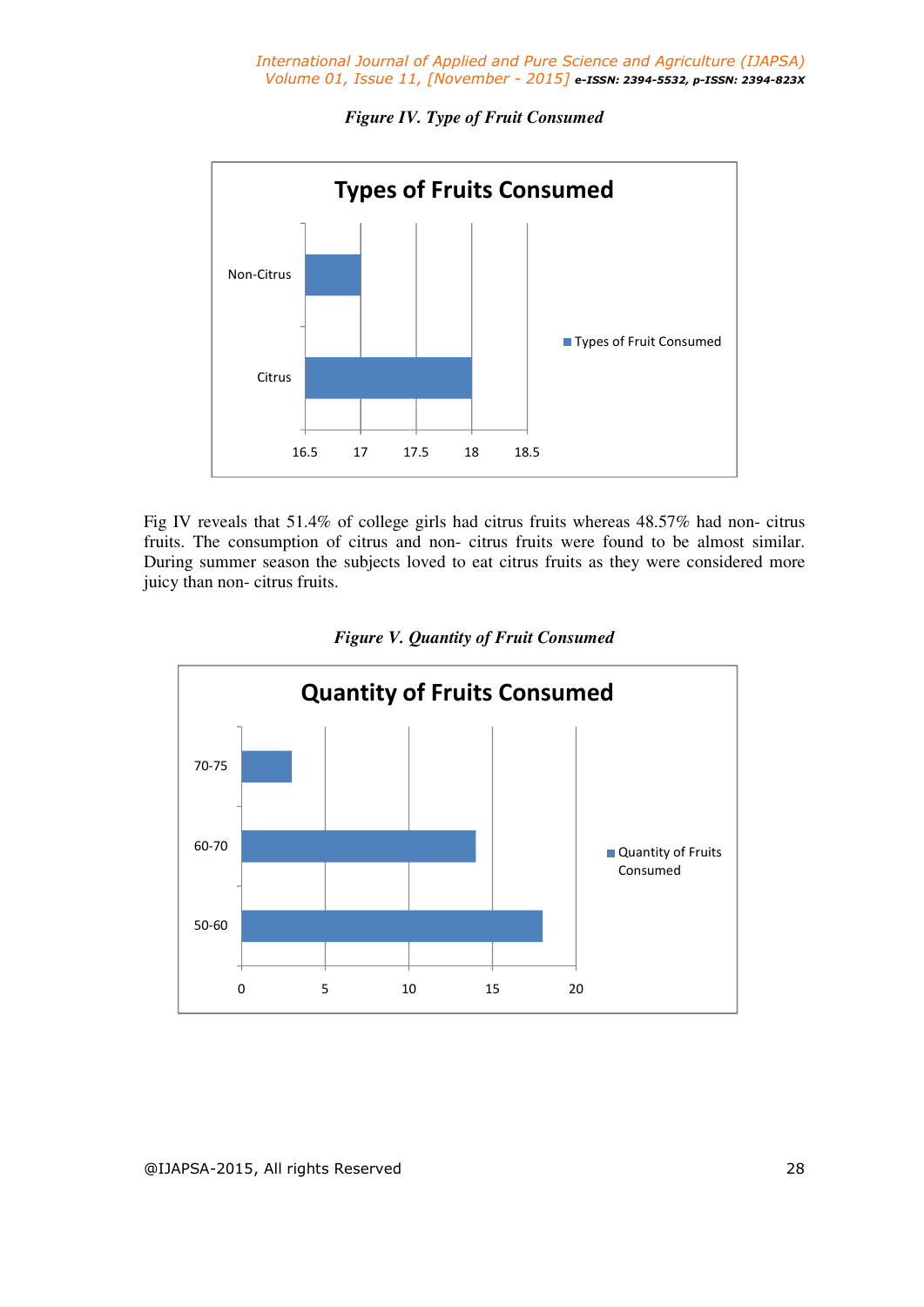Fig V demonstrates that 51.42% of college girls were only having 50-60 g of fruits which was far below the RDA of 400g. 40% consumed 60-70 g of fruits which was below the RDA. Only 8.57% girls consumed 70-75g of fruits or five a day meal. WHO recommends 400g of fruits a day (WHO, 2003).Campaigns now advice people to eat 5 portions of fruit daily adopting the well known message of "5 A DAY" initiated in the US and extended to several countries [18].

| <i>*Multiple Responses</i> |                                             |                |        |  |
|----------------------------|---------------------------------------------|----------------|--------|--|
| SL <sub>NO</sub>           | Type of fruits<br>purchased and<br>consumed | Number*        | $\%$   |  |
| $\mathbf{1}$               | Fresh/whole fruit                           | 157            | 62.85% |  |
| $\overline{2}$             | Cooked                                      | $\overline{0}$ | $0\%$  |  |
| 3                          | Dry                                         | 7              | 2.85%  |  |
| $\overline{4}$             | Fruit Juice                                 | 79             | 31.4%  |  |
| 5                          | With Other Dishes                           | 43             | 17.14% |  |
| 6                          | With Seed and Stem                          | 172            | 68.57% |  |

## *Table VIII. Mode of Fruit Purchase and Consumption*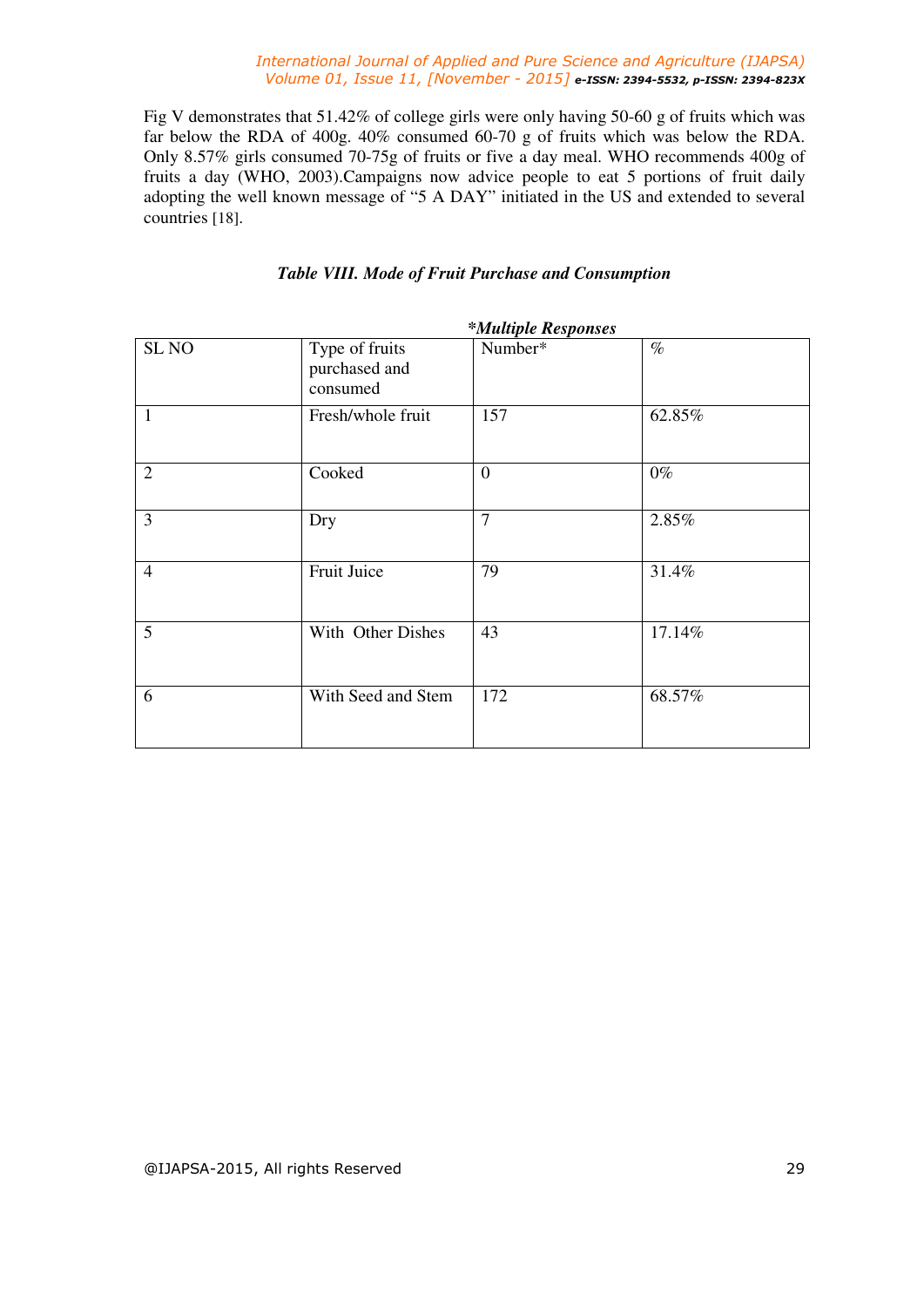Table VIII shows that 62.85% of college girls purchased the fruits as fresh. 31.4% were having fruits in the form of juices. 17.14% of girls had fruits with other dishes and 68.57% were having fruits with seed and stem. No one were having fruits in cooked form.

## **E. Determinants of fruit consumption among college going girls**



*Figure VI. Factors influencing selection of fruits* 

Fig VI depicts that factors influencing selection of fruit considered mainly by college girls were convenience, color, taste, smell, health and price. Among these determinants of fruit consumption 28.57% preferred fruits because of their health benefits. 25.71% gave importance to taste of fruits, 17.14% to price, 14.28% to convenience and 8.57% and 5.71% to color and smell respectively. The main factors influencing fruit consumption was found to be health, taste, price and convenience.

 The determinants namely income of the family, education of the family, occupation of family and body composition is found to be dependent on fruit consumption. Among adolescents and adults, fruit and vegetable consumption was positively related to income. Lower-income groups consumed a smaller variety of fruits than their higher-income counterparts. Fruit and vegetable variety did not vary by income among adolescents. Lowerincome adults expressed less desire to increase their fruit consumption, and were more likely to report that price and storage were barriers to doing. Socio-economic differences in consumption and variety were more apparent for adults than for adolescents [19]. The adiposity decreases as the fruit consumption increases. Here, the people with low body fat had greater consumption of fruits than people with greater adiposity.

 Fruit frequency questionnaire reveals that the fruit daily consumed by majority (40%) of subjects is banana and the fruits which are least consumed are apricot, fig and litchi. Apple, orange, mango, are frequently consumed. Orange, papaya and apple were found to be consumed 34.2%, 31.4%, 25.7% respectively by college girls weekly. Fruits like papaya(31.4%), guava(28.5%), orange(22.8%), apple(17.1%), pineapple(22.8%), passion fruit(22.8%), jackfruit(22.8%) were found to be consumed by the girls monthly. Fruits like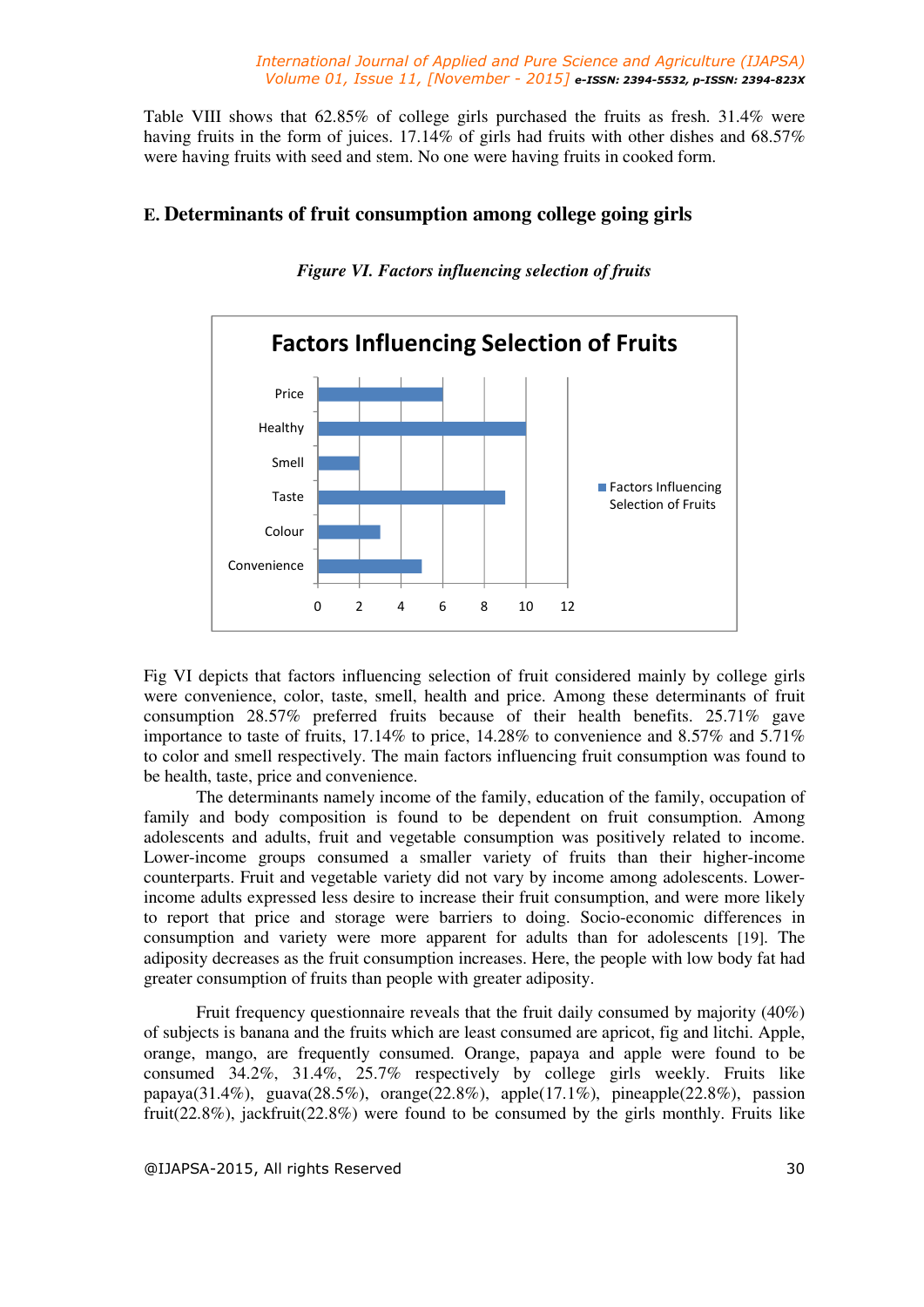plum, strawberry, pomegranate, litchi, fig and apricot were never consumed by the girls. Lime was consumed by 60% of girls especially in summer due to its refreshing and cooling aspect. The results showed that the fruit mainly consumed was banana indicating that price was the most important determinant in fruit consumption. Costly fruits were never consumed by the girls indicating the strong interrelationship between fruit intake and income level. Instead of having favorite fruit the fruit intake was mainly dependent on convenience and price.

## **F. Awareness on fruit consumption among college going girls**

## *Table IX. Awareness on fruit consumption among college going girls*

| SL NO | Health benefits of fruit consumption | Number | $\%$       |
|-------|--------------------------------------|--------|------------|
|       | Aware                                |        | 42.85%     |
|       | Not aware                            |        | 14%<br>57. |

Table IX reveals that 57.14% of the college girls were not aware of significance of fruit consumption whereas 42.85% of girls were aware of importance of fruit consumption. Nutrition knowledge is one of the key factors to improving eating behavior for health and overall wellbeing in adults [20]. A number of studies were conducted to assess the nutritional knowledge of fruits among college girls. Among the medical students of South India [1], it was found that most of the medical students have good nutritional knowledge but it is not directly proportional to their intake of fruits.

| <b>SL NO</b>   | Query                                                  | Aware  |       |                | Not Aware |
|----------------|--------------------------------------------------------|--------|-------|----------------|-----------|
|                |                                                        | Number | $\%$  | Number         | $\%$      |
|                | Citrus fruits are not good for<br>health               | 11     | 31.42 | 24             | 68.5      |
| 2              | Eating an apple a day keeps<br>the doctor away         | 28     | 80    | 7              | 20        |
| 3              | Fruits are rich in potassium                           | 23     | 65.7  | 12             | 34.28     |
| $\overline{4}$ | Fruits promote digestion                               | 33     | 94.28 | 2              | 5.7       |
| 5              | Fruits provide dietary fibre                           | 33     | 94.28 | $\overline{2}$ | 5.7       |
| 6              | Fruits prevents constipation                           | 33     | 94.28 | $\overline{2}$ | 5.7       |
| 7              | Fruits are rich in antioxidants                        | 30     | 85.71 | 5              | 14.28     |
| 8              | Fruits provide satiety                                 | 26     | 74.28 | 9              | 25.7      |
| 9              | Fruits are rich in Vitamin C                           | 15     | 42.85 | 20             | 57.14     |
| 10             | Whole fruit is better than fruit                       | 13     | 37.14 | 22             | 62.85     |
|                | juice                                                  |        |       |                |           |
| 11             | Seasonal fruits are not having<br>high nutritive value | 11     | 31.42 | 24             | 68.57     |

@IJAPSA-2015, All rights Reserved 31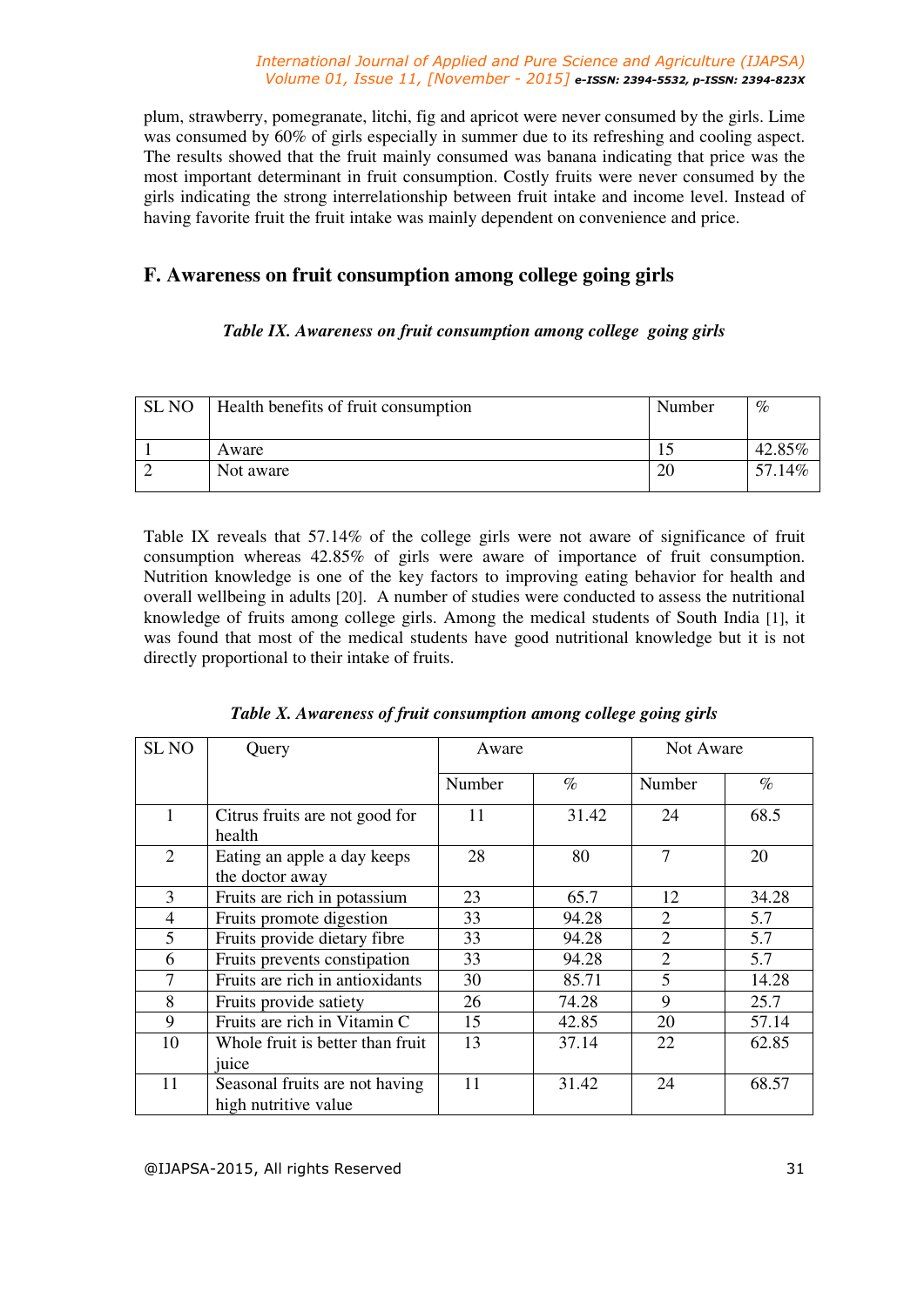|    | Fruits are rich in vitamins | 94.28 |       |
|----|-----------------------------|-------|-------|
|    | <b><i>&amp;minerals</i></b> |       |       |
|    | Classification of fruits    | 48.85 | 57.14 |
| 14 | Cosmetic value of fruits    | 48.85 | 57.14 |
|    | RDA of fruits               | 14.28 |       |

Table X demonstrates that only 31.42% of college girls were aware on the importance of citrus fruits on health. 65.7% were having awareness that fruits are rich sources of potassium. Majority (94.28%) were having awareness that fruits promotes digestion, provides dietary fibre and is good for relieving constipation.85.71% were having knowledge that fruits are rich in antioxidants.74.28% were knowing that fruits provide satiety. 57.14% were not aware that fruits are rich in Vitamin C. Only 37.14% agreed that whole fruit is better than fruit juice.68.57% were not aware of nutritional significance of seasonal fruits. 94.28% agreed that fruits are rich sources of vitamins and minerals. Only 48.85% were aware of the classification and cosmetic value of fruits and 14.28% were only aware regarding the RDA of fruits.

#### **IV. Conclusion**

Fruits provide a diversified, flavored, colorful, tasty, low caloric, and protective, micronutrient rich diet. The dietary habits of young adults is in lime light as this group is in transition from adolescence to adulthood and are potential to influence health status of the next generation. Low Fruit intake is considered as the sixth main risk factor for mortality in the world [21].In the present study the fruit consumption among college going girls was found to be insufficient (60g) than the recommended intake. Majority of the college going girls were of middle income group and only few percentage were of low income group. Higher income resulted in equally higher consumption of fruit at all educational levels and less fruit intake was associated with reduced weight among college going girls which indicates that majority of college girls are not having a balanced diet.

Majority of the college girls were not aware of significance of fruit consumption in terms of RDA, health benefits and satiety. Several factors namely age, sex, education, occupation, family modelling, convenience, health, price and taste were found to influence fruit intake. The daily consumption of fruits and awareness regarding fruit consumption was found to be less. The main factor influencing fruit intake was found to be convenience and price. The fruit consumption was found to be positively associated with BMI and body composition mainly body fat and body water. In addition to increasing the consumption of fruits among the general population, nutrition interventions, programmes, popularization of recipes based on fruits and policy aiming to improve diet should target adolescents from low socio-economic groups and the strategies should address price and storage barriers.

#### **BIBLIOGRAPHY**

- [1] Jaiprakash . 2015. The pattern of fruits and vegetables among medical students in private medical college of south India. *Journal of Science*; **5**(3) 156-162.
- [2] Mirmiran, P . 2009. Fruit and vegetable consumption and risk factors for cardiovascular diseases. *Metabolism*; **58**(4): 460-468.